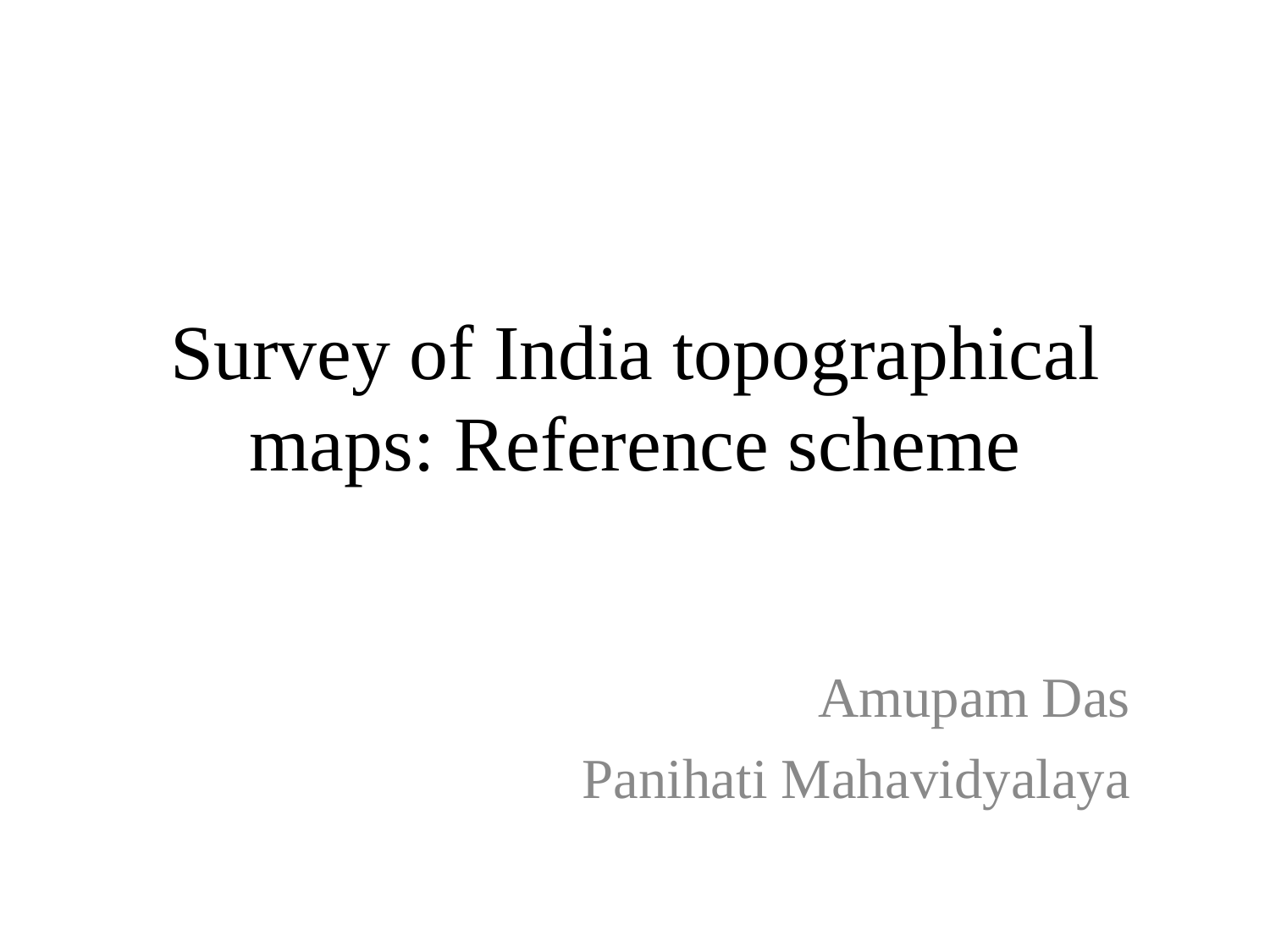Fig. 8.3 Layout of Million Sheets Covering the Indian Subcontinent

 $\circled{60}$ 

 $(69)$ 

 $(51)$ 

40°N

 $(89)$ 

 $(90)$ 

 $(91)$ 

 $\frac{3}{2}$ 

 $(80)$ 

 $(81)$ 

 $(82)$ 

 $(83)$ 

 $\sqrt{84}$ 

 $\circled{85}$ 

 $(86)$ 

 $(67)$ 

 $88$ 

100°E

 $(75)$ 

## **The British surveyors** mapped the area of land between **4° N to 40° N Latitude and 44° E to 124° E**

Longitude at the scale of 1: 1,000,000 is considered as a base map.

**O**Designated by numerals, 1-106.

 $\Box$ 1 inch to 16 mile scale (1:1000,000): **Million sheet**.

.



 $60^{\circ}E$ 

 $(28)$ 

 $(32)$ 

 $\binom{37}{}$ 

 $\left( 42\right)$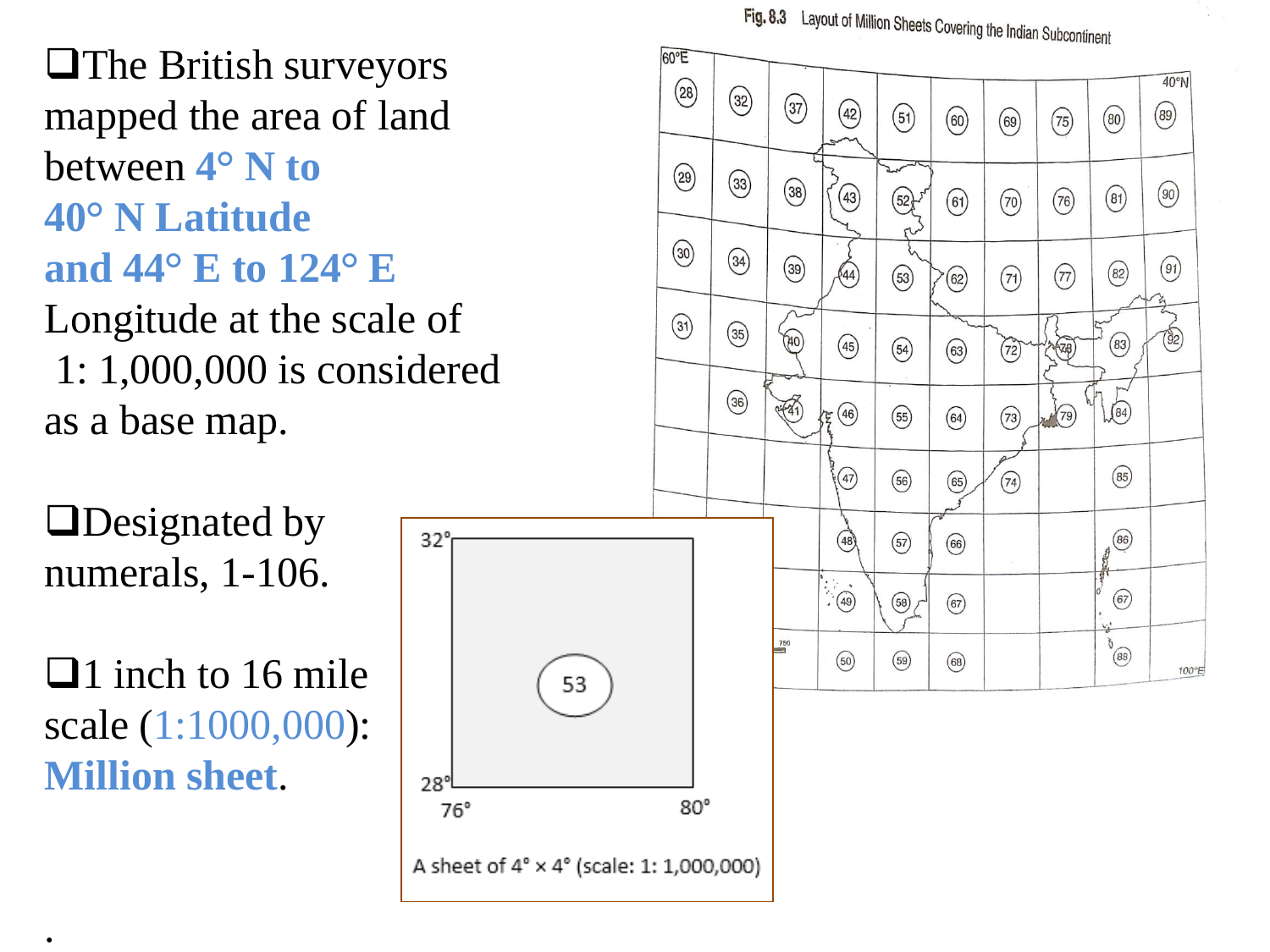Each section is further divided into **16 degree sheets** (4 rows and 4 columns) each **of 1° latitude × 1° longitude**. The sections start from Northwest direction, run column wise and end in Southeast direction.

Designated by alphabets A-P.

 $\Box$ 1 inch to 4 mile scale (1: 250,000)



A Degree sheet is then further divided into 2 types: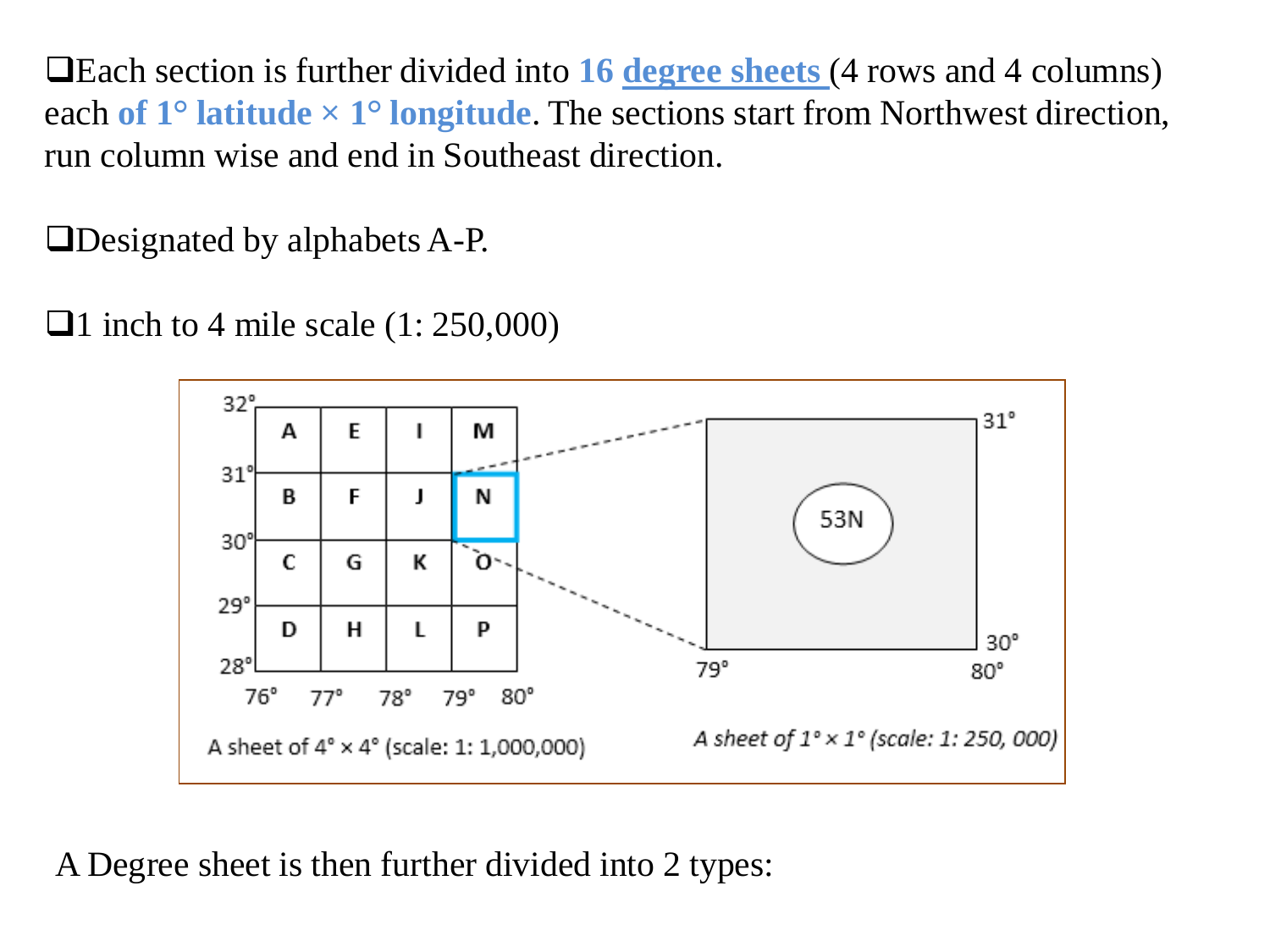## **First,**

The  $1^{\circ} \times 1^{\circ}$  sheets are further subdivided into four parts, each of **30'** latitude  $\times$  **30' longitude**. These are identified by the cardinal directions NE, NW, SE and SW.

**Half Degree sheet** or Half-inch sheet

 $\Box$  Scale 1 inch to 2 mile (1: 100,000)



## **Second,**

The  $1^{\circ} \times 1^{\circ}$  sheets can also be divided into 16 sections each of 15' latitude  $\times$  15' **longitude** and are numbered from 1 to 16 in a columned manner.

 $\Box$  Inch sheet or 15' sheet

 $\Box$ 1 inch to 1 mile, 1:50,000

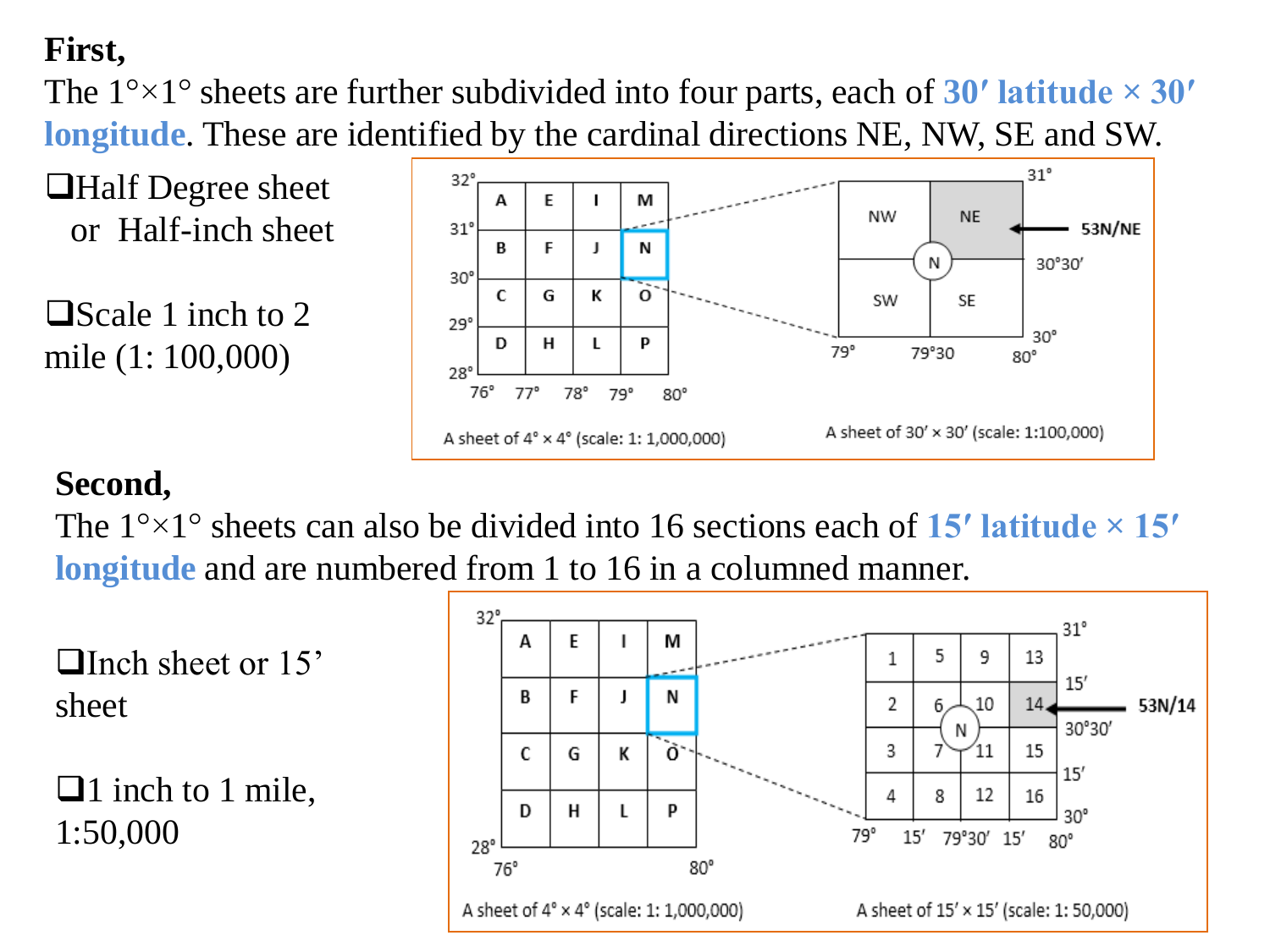| <b>Name</b>                            | <b>Extension</b>             | <b>Scale</b>           | <b>Metric</b><br>scale | <b>R.F.</b>          | Reference<br>No. |
|----------------------------------------|------------------------------|------------------------|------------------------|----------------------|------------------|
| Million sheet or 1M<br>sheet           | $4^{\circ} \times 4^{\circ}$ | 1 inch to $16$<br>mile | 1 to $10km$            | $\frac{1}{1000,000}$ | 53               |
| Degree sheet or<br>Quarter- inch sheet | $1^{\circ} \times 1^{\circ}$ | 1 inch to 4<br>mile    | 1 to $2.5$ km          | $\frac{1}{250000}$   | 53N              |
| $1/2$ inch or $1/2$ Degree<br>sheet    | 30' X 30'                    | 1 inch to 2<br>mile    | $1$ to $1$ km          | 1:<br>100000         | 53 N/NE          |
| Inch sheet or 15' sheet                | 15' X 15'                    | 1 inch to 1<br>mile    | 2 to 1 km              | 1:50,000             | 53 N/14          |